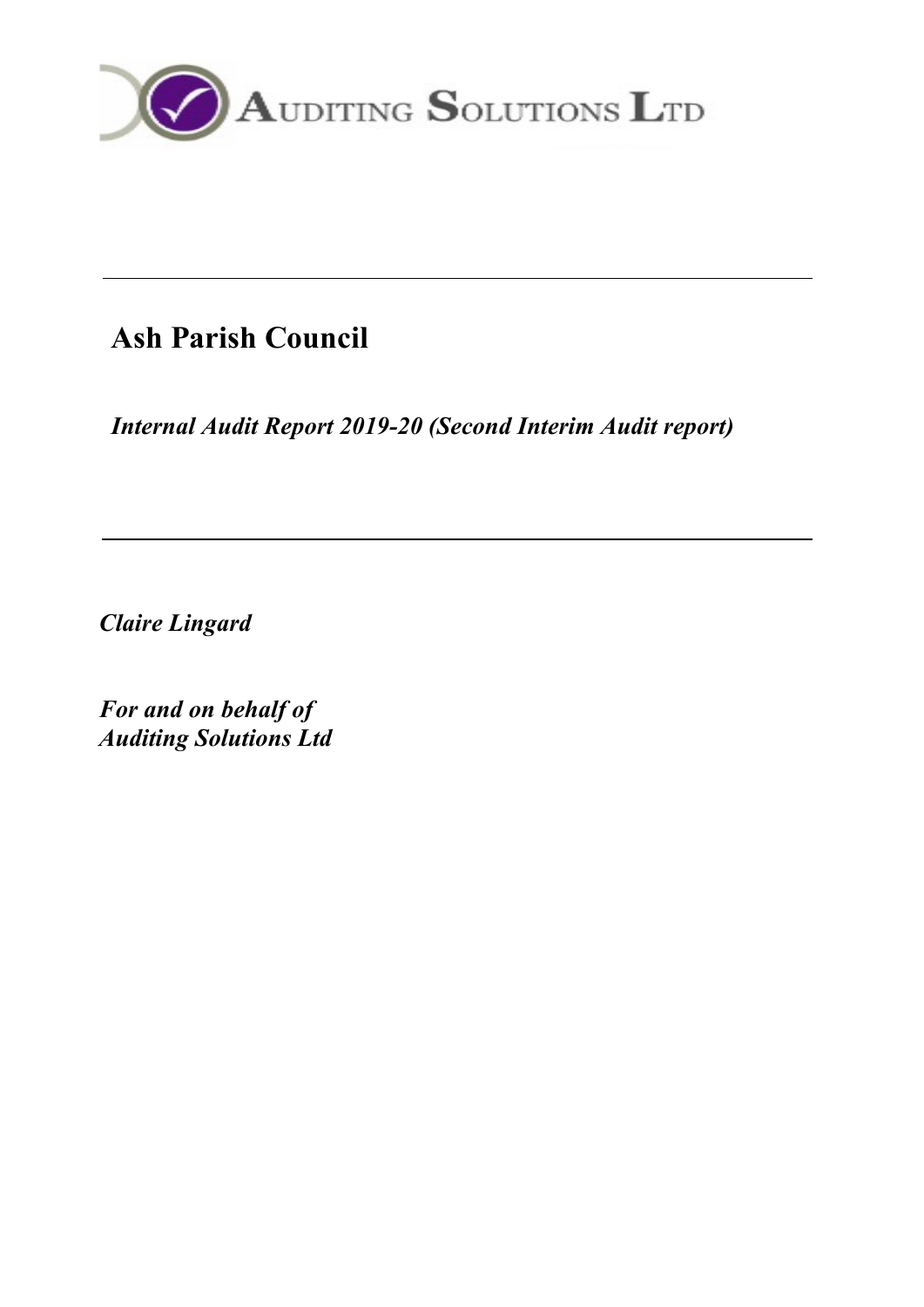### **Background**

Statute requires all town and parish councils to arrange for an independent internal audit examination of their accounting records and system of internal control and for the conclusions to be reported each year in the Annual Return.

This report sets out the work undertaken in relation to the second of the interim Internal Audits for the 2019-20 financial year, which took place on the  $14<sup>th</sup>$  January 2020 and supplements the work of the  $1<sup>st</sup>$  Interim audit which took place on the  $25<sup>th</sup>$  September 2019.

### **Internal Audit Approach**

In commencing our review for the year, we have again had regard to the materiality of transactions and their susceptibility to potential misrecording or misrepresentation in the year-end Statement of Accounts / Annual Return. Our programme of cover is designed to afford appropriate assurance that the Council has appropriate and robust financial systems in place that operate in a manner to ensure effective probity of transactions and to afford a reasonable probability of identifying any material errors or possible abuse of the Council's own and the national statutory regulatory framework. The programme is also designed to facilitate our completion of the 'Internal Audit Report' as part of the Council's Annual Governance and Accountability Return (AGAR) process, which requires independent assurance over a number of internal control objectives.

## **Overall Conclusion**

We have followed up the recommendations made in our 2018-19 report and acknowledge that the members have considered and noted these. We are also able to report that, on the basis of the work undertaken to date in the current year, the Council continues to operate adequate and effective internal controls. Accordingly, only a few minor recommendations have been made in this report.

We note that the Council received an unqualified External Audit certificate for the 2018-19 financial year. We further note that the Clerk/RFO completed the CiLCA training and successfully attained the full qualification which has enabled the Council to adopt the General Power of Competence. We take this opportunity to commend Ms Groom for her achievements and for the logical manner in which the Council's governance and finance documents were presented for our review during the second of the 2019-20 financial year audits.

We note that Ms Groom has now resigned her position as Clerk and RFO and will leave the council on 18 February 2020, prior to the end of the Financial Year.

We ask that members consider the content of this report and acknowledge that the report has been formally reviewed and adopted by Council.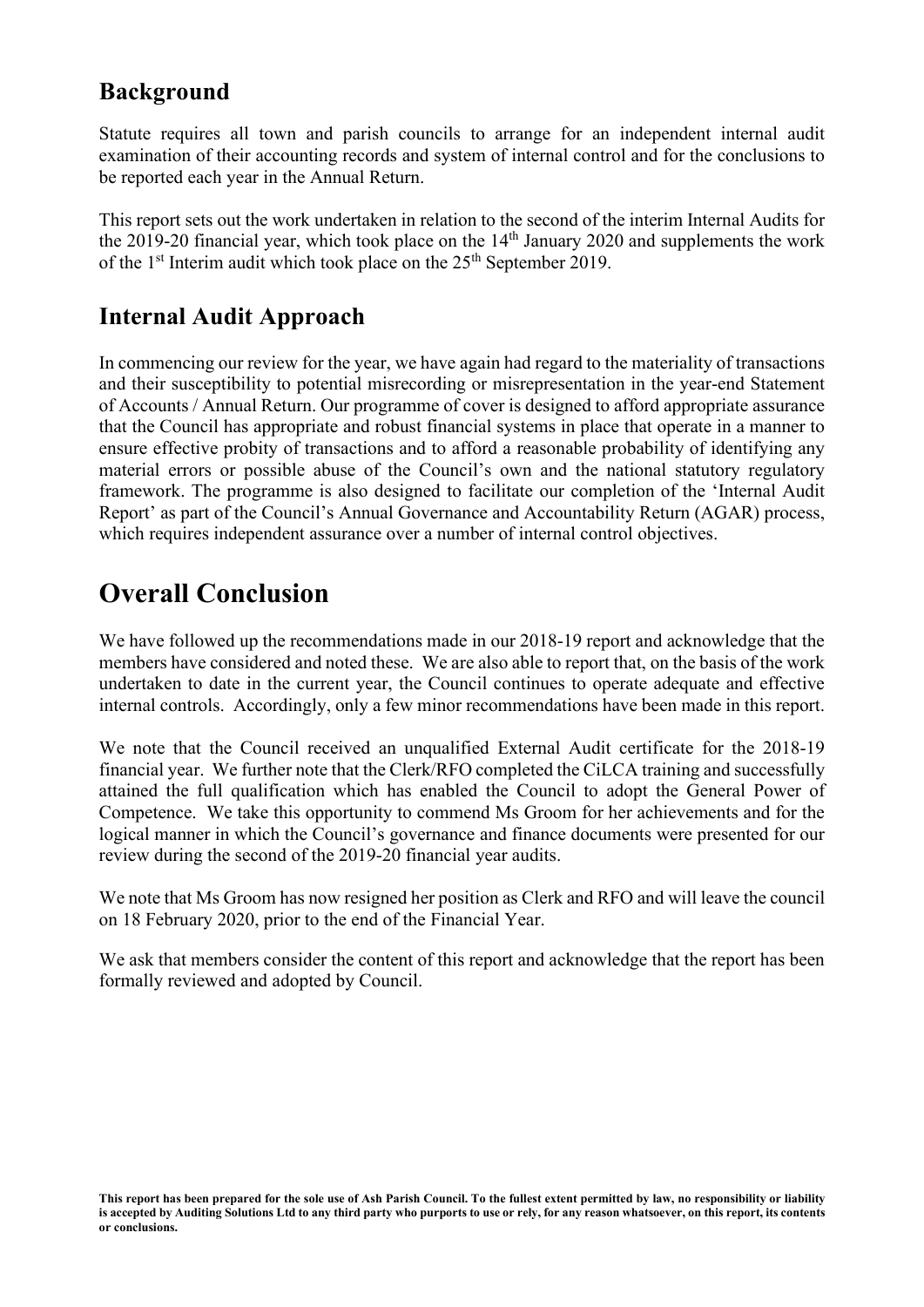## **Ash Parish Council**

### **Review of Accounting Arrangements & Bank Reconciliations**

Our objective here is to ensure that the accounting records are being maintained accurately and that no anomalous entries appear in cashbooks or financial ledgers. To that end, we have: -

- $\triangleright$  Noted that the External Auditor has now concluded their examination of the Council's year end submissions and has issued an unqualified External Audit certificate for the 2018-19 Financial Year.
- $\triangleright$  Ensured that the financial ledger coding structure remains appropriate and is unchanged compared with the previous year;
- $\triangleright$  Checked and verified that the closing account balances, as reported in the Statement of Accounts and AGAR for 2018-19, have been correctly rolled forward as opening balances for 2019-20 in the Omega software;
- Checked and verified all transactions on all the Council's accounts and cashbooks for the months of April, July and November 2019;
- $\triangleright$  Noted that the Council continues to use Cheques as its main payment method rather than move to electronic banking. At the time of the 1<sup>st</sup> Interim Internal Audit one outstanding had gone 'out of date' another was at the point of doing so.
- $\triangleright$  Noted all Bank reconciliations for the month to 30<sup>th</sup> November 2019 had been correctly performed and appropriately recorded as having been checked and verified with no issues arisng in the Council's Amenities, Finance and Administration Committee in October 2019; and,
- $\triangleright$  Noted that no cash books have been set up for the Petty Cash or the CCLA Local Authority Property Fund investment.

#### *Conclusions and recommendations*

*We note that the Clerk continues to make expense claims for certain Council expenses. We encourage Members to consider acquiring a Debit/Credit card for use by the Clerk to enable the internet purchases to be made for the benefit of the Council.*

*We further note that the Council continues to use cheques as its preferred payment method. At the time of the 1st Interim Internal Audit one cheque had gone 'out of date' and another was at the point of doing so. Close attention should be paid to ensure that this does not happen in the future.* 

*Finally, in this area of our review, we encourage Members, once again, to reconsider an electronic banking solution both to reduce bank charges and to take control of the Council's cashbook.*

- *R1. Members should consider acquiring a Debit/Credit card for use by the Clerk to enable internet purchases to be made for the benefit of the Council.*
- *R2. The Clerk/RFO must ensure a process is put in place to manage uncashed cheques to ensure that no further cheques go 'out of date' as this demonstrates poor accounting practice.*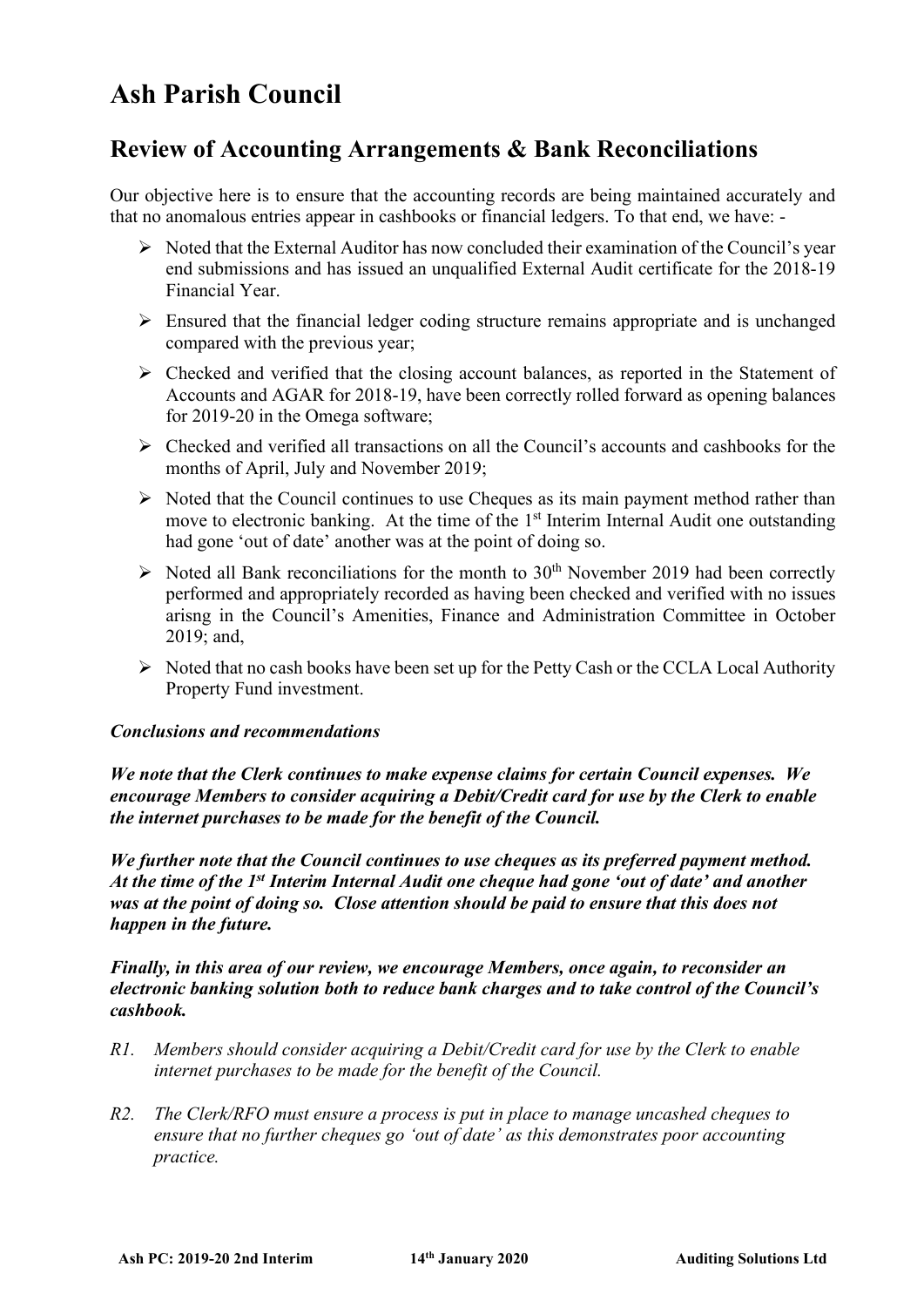*R3. Members should reconsider an electronic banking solution for the Council's ongoing payment and receipt needs.*

### **Review of Corporate Governance**

Our objective here is to ensure that the Council has robust corporate governance documentation and processes in place, that Council and Committee meetings are conducted in accordance with the adopted Standing Orders and that, as far as we are reasonably able to ascertain, no actions of a potentially unlawful nature have been or are being considered for implementation. We have to date: -

- $\triangleright$  Examined the minutes of the Full Council and its Standing Committees' meetings (except Planning) for the year to  $31<sup>st</sup>$  December 2019 to ensure that no significant issues affecting the Council's financial stability either in the short, medium or long term exist.
- $\triangleright$  Noted that, subsequent to the Clerk/RFO successfully attaining the CiLCA qualification, the Council became eligible for and adopted the General Power of Competence at the Annual Meeting of the Parish Council in May 2019; and,
- $\triangleright$  Noted that the Council's extant Standing Orders and Financial Regulations were appropriately re-adopted at the Annual Meeting of the Parish Council in May 2019, however, we bring the Council's attention to the fact that, once again new NALC model document Standing Orders and Financial Regulations were issued at the end of May containing the latest Legislative amendments and Best Practice standards.

#### *Conclusions*

*There are no issues arising in this area of our review warranting formal comment or recommendation. However, we take this opportunity to advise the Clerk/RFO that although the new NALC model documents have been issued that any further revisions to the Council's Financial Regulations and Standing Orders using the NALC model documents should be delayed until the Brexit issue has been decided; as when Brexit is implemented these documents would require further revision by NALC.*

*We take this opportunity to remind Members that on the departure of the current Clerk, who is CILCA qualified, the Council will immediately lose its eligibility to qualify for the General Power of Competence (GPoC). All projects that have commenced under the GPoC may be completed under the GPoC, however all new projects undertaken by the Council must be undertaking using the relevant power until a new CILCA qualified Clerk is appointed and the Council formally Resolves that it is once again eligible to adopt the GPoC.*

### **Review of Expenditure**

Our aim here is to ensure that: -

- $\triangleright$  Council resources are released in accordance with the Council's approved procedures and budgets;
- $\triangleright$  Cheques are signed by two elected members of the Council;
- $\triangleright$  Payments are supported by appropriate documentation, either in the form of an original trade invoice or other appropriate form of document confirming the payment as due and/or an acknowledgement of receipt, where no other form of invoice is available;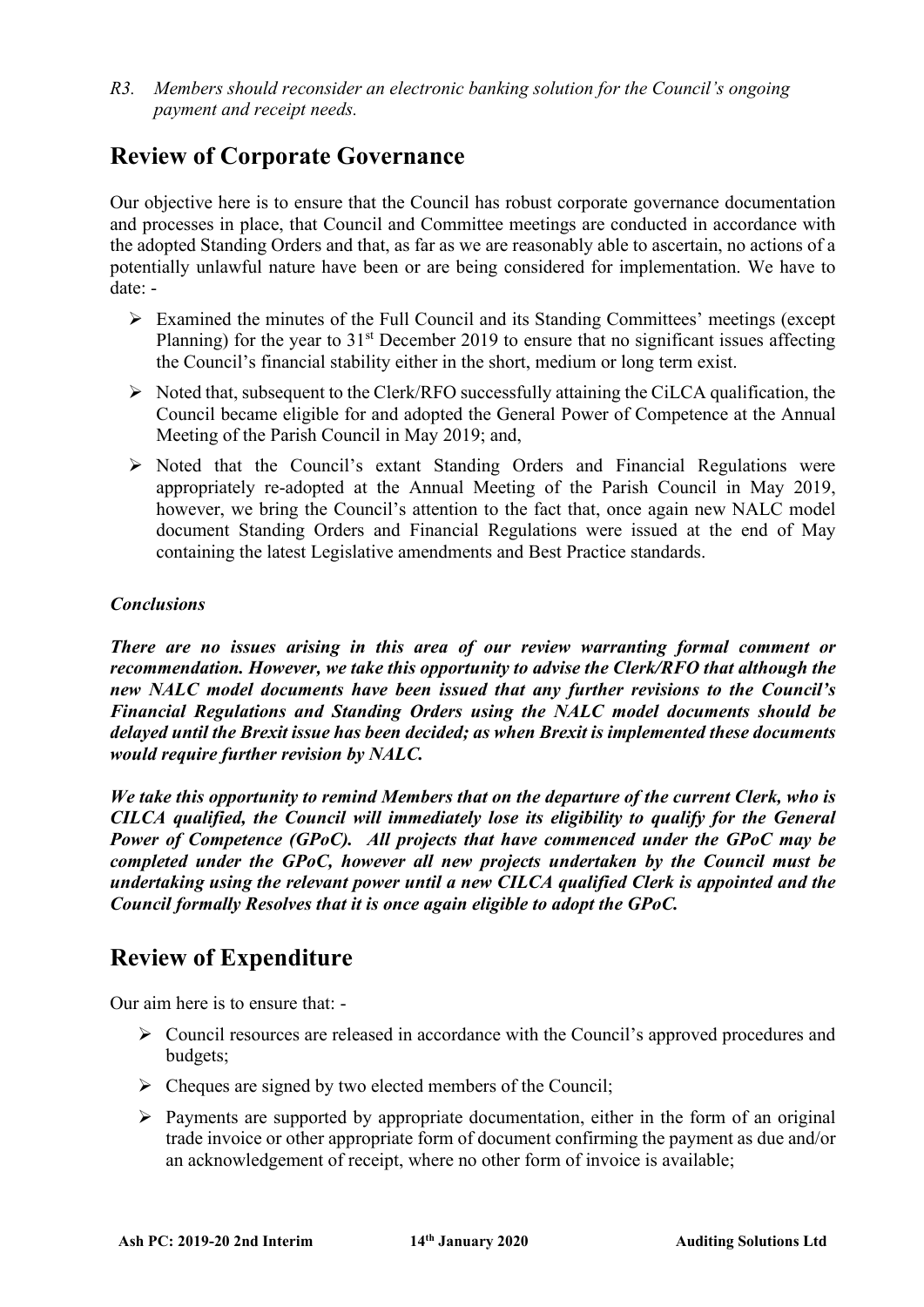- $\triangleright$  An official order has been raised for all purchases and service delivery where one would be expected;
- $\triangleright$  All discounts due on goods and services supplied are identified and appropriate action taken to secure the discount;
- $\triangleright$  The correct expense codes have been applied to invoices when processed; and,
- $\triangleright$  VAT has been appropriately identified and coded to the control account for periodic recovery.

We have completed testing in this area, examining all those payments individually in excess of £2,500, together with a more random selection of every  $25<sup>th</sup>$  cashbook transaction, irrespective of value, for the financial year to the 31<sup>st</sup> December 2019 for compliance with the above criteria. Our test sample now comprises 36 individual non-pay related payments, equating to 60% of all nonpay related payments to date and a total expenditure of £201,492.

We note the continued use of the certification slip fixed to each payment processed. This enables the payment document to be matched with its corresponding purchase order, assigned a payment reference number, which can be traced via to the corresponding 'Schedule of Payments' that is presented to the Members as an Appendix to the Agenda, reviewed at the monthly meeting of the Full Parish Council, duly authorised and minuted, with the cheques being prepared by the Clerk/RFO at the Council's offices for signature by approved Members. Individual BACS payments can be traced via their unique payment reference to the detail of the corresponding bank statement.

We further note that there is clear evidence that Members scrutinise the Invoices and other Payment documents included on an Order of Payment List and initial these.

Finally, in this area of our review with have checked and verified the first two quarterly VAT return noting that this has been prepared, submitted to and repaid by HMRC and have verified the accuracy of that reclaim to the underlying Rialtas control account.

#### *Conclusions*

*There are no issues arising in this area of our review warranting formal comment or recommendation.* 

### **Assessment and Management of Risk**

Our aim here is to ensure that the Council has put in place appropriate arrangements to identify all potential areas of risk of both a financial and health and safety nature, whilst also ensuring that appropriate arrangements exist to monitor and manage those risks identified in order to minimise the opportunity for their coming to fruition.

We note that Members have duly considered, and formally re-affirmed, Financial and General Risk Management Registers in the June meeting of the Full Parish Council recorded under minute reference 30. We do not consider any further work to be necessary in this area at present, however, we do recommend the Clerk/RFO reviews the new dynamic Risk Management system for Councils, 'Risk Wizard' [www.riskwizard.co.uk](http://www.riskwizard.co.uk/) which provides a browser based solution specifically designed for Council's in England and Wales.

We have examined the year's insurance schedule with Zurich Municipal on a three-year term agreement, active until the 1<sup>st</sup> July 2022; noting that Public Liability is now set at 15M, Employer's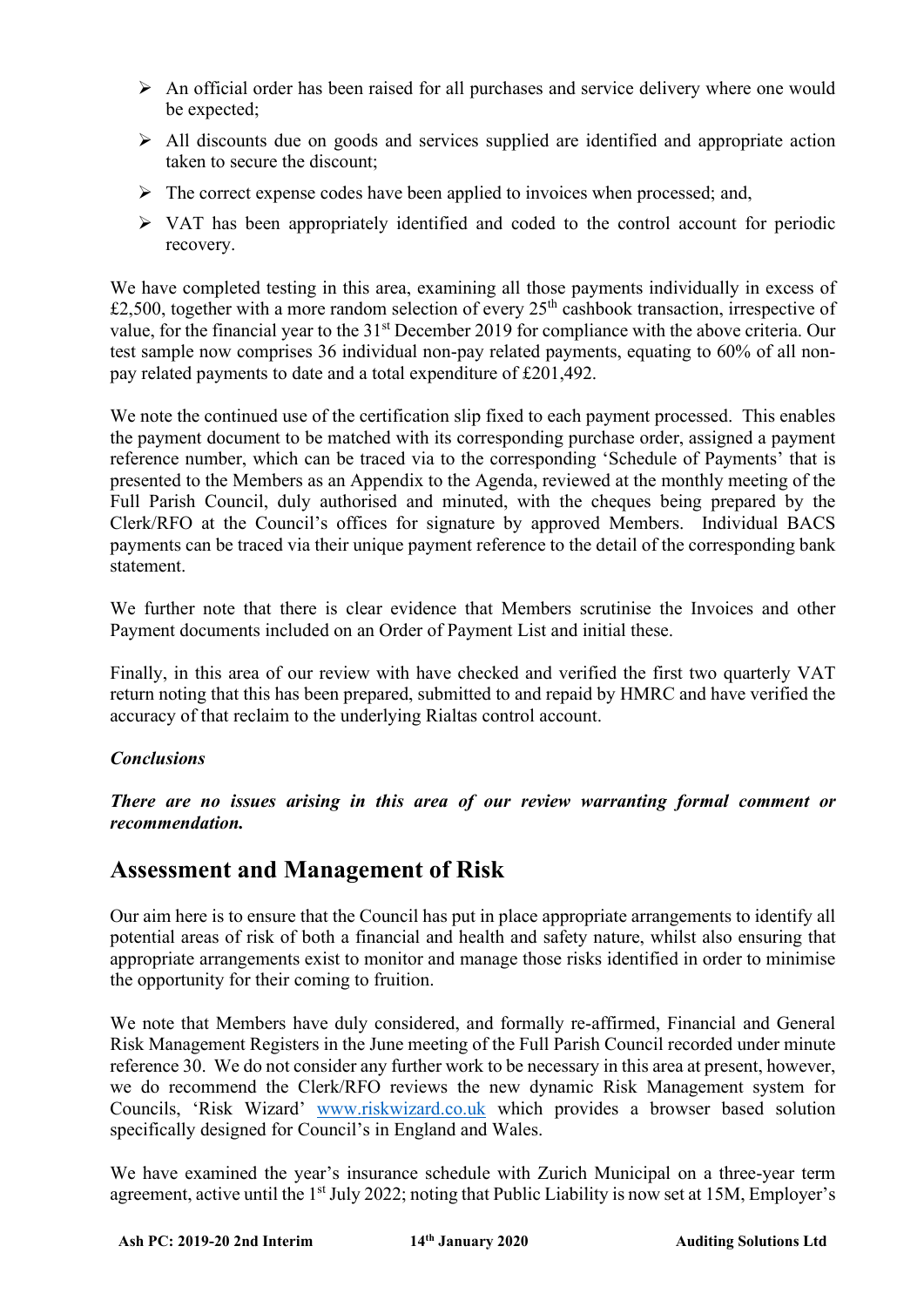Liability at £10 million, Hirers Liability at £2 million, Fidelity Guarantee at £2 million Liable & Slander at £250K and Legal Expenses at £200K, all of which we consider appropriate for the Council's requirements.

We have reviewed the Council's arrangements for the regular inspection of playgrounds and playing fields and note that the Council maintains four recreation areas and six playgrounds, which are inspected bi-weekly by RPI qualified members of the Grounds Staff who complete a written inspection report. Paper copies of the reports are kept on file for a period of three years from the date of the inspection. A quarterly inspection of all areas is undertaken by the Playground Inspection Company, their subsequent report being reviewed in the Amenities, Finance  $\&$ Administration Committee who agree a programme of works to address the report's recommendations. The Council's playground and recreation area inspection policy was adopted and last reviewed at the meeting of the Full Parish Council in October 2017.

#### *Conclusions*

*There are no issues arising in this area of our review warranting formal comment or recommendation.* 

### **Precept Determination and Budget Control**

We aim in this area of our work to ensure that the Council has appropriate procedures in place to determine its future financial requirements leading to the adoption of an approved budget and formal determination of the amount to be precepted on the District Council; that effective arrangements are in place to monitor budgetary performance throughout the financial year and that the Council has identified and retains appropriate reserve funds to meet future spending plans.

The Clerk/RFO and Members undertook a robust Budget setting and Precept determination process for the 2020-21 financial year. The Clerk produced a full and detailed Budget analysis document which formed the basis of the Members' discussions.

The process commenced on the 1<sup>st</sup> October 2019 and concluded at the January meeting of the Full Council when the Budget was approved and adopted and the Precept was set at £488,080, as formally recorded in the Council's Minutes.

#### *Conclusions*

*We shall revisit this area during our year-end review, ensuring the final year-end budget outturn and assessing the adequacy of the year-end General Fund and Earmarked Reserves to meet the Council's ongoing revenue spending and development aspirations.*

### **Review of Income**

In considering the Council's income streams, we aim to ensure that robust systems are in place to ensure the identification of all income due to the Council from its various sources, to ensure that the invoice is submitted in a timely manner and that effective procedures are in place to pursue recovery of any outstanding monies due to the Council. We note that, in addition to the Precept, the Council continues to receive income from a variety of sources including Room hire at the Ash Centre, interment and related cemetery management fees, investment interest, recovered VAT, occasional donations grants and S106 monies: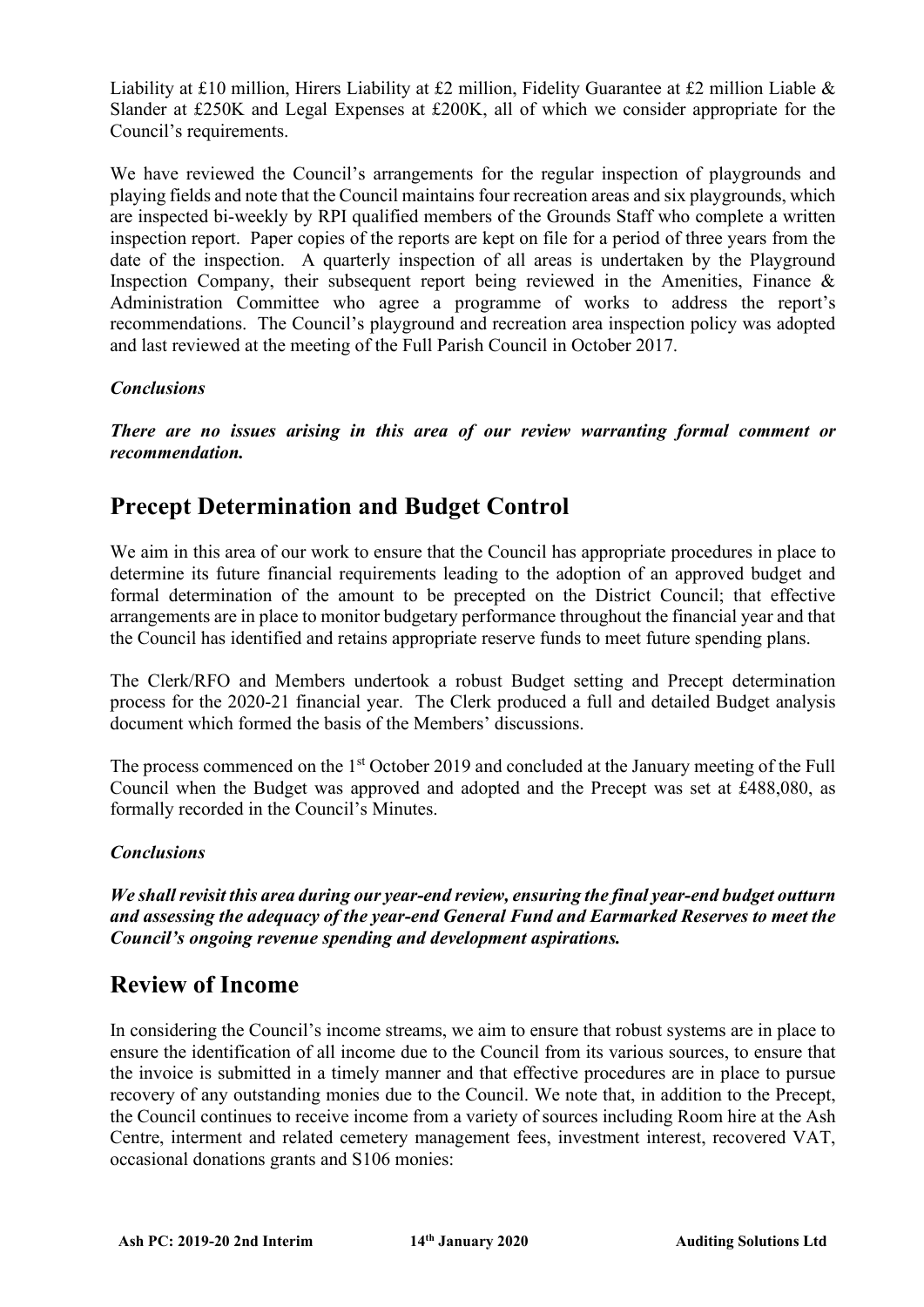- $\triangleright$  We have noted that the Council continues to maintain its income information in Rialtas Sales Ledger module;
- $\triangleright$  We have noted that the Council has again undertaken a formal review of its fees and charges with all increases approved accordingly for 2019-20;
- $\triangleright$  We have checked and agreed all general sales ledger invoices (room hire, cemetery related income etc.) issued to 31<sup>st</sup> December 2019, ensuring that the fees charged were in accord with the published scales with no undue delays identified in settlement by customers; and,
- $\triangleright$  Finally, in this area, we have once again, reviewed the way in which cash and cheque receipts are recorded for banking for the financial year to  $31<sup>st</sup>$  December 2019 with no issues arising.

#### *Conclusions*

*Whereas it is noted that the Clerk has undertaken significant work during the 2019-20 financial year in order to clean up the Sales Ledger, there are still anomalous and historic entries which have not been resolved and several outstanding debts or incorrect payment allocations.*

*The Clerk/RFO should make every effort to ensure that, in accordance with the Council's new Creditors and Debtors Policy, any anomalous entry is written off, or outstanding debt submitted to the stated recovery agent and resolved prior to our final review at the Year End audit.*

### **Petty Cash Account**

Whilst the amounts expended in this area are extremely limited, we are charged, as part of the Annual Return certification work, with examining the Council's petty cash accounting controls and signing off accordingly in the Return. Our aim is to ensure that appropriate controls are in place, that all expenditure incurred is adequately supported by trade invoices or till receipts, that VAT (where applicable is separately identified and that expenditure incurred is appropriate to the Council's needs.

We have examined the operation of the "Imprest" based petty cash account, which has an approved maximum holding of £250, by reference to the expenditure transactions in April, May, June, July and August 2019 with all the above criteria met accordingly.

We have also checked and agreed the physical cash holding as at the  $25<sup>th</sup>$  September 2019 and the 14<sup>th</sup> January 2020 with no issues arising.

#### *Conclusions*

*There are no issues in this area of our review warranting formal comment or recommendation.*

### **Review of Salaries**

In examining the Council's payroll function, we aim to confirm that extant legislation is being appropriately observed as regards adherence to the Employee Rights Act 1998 and the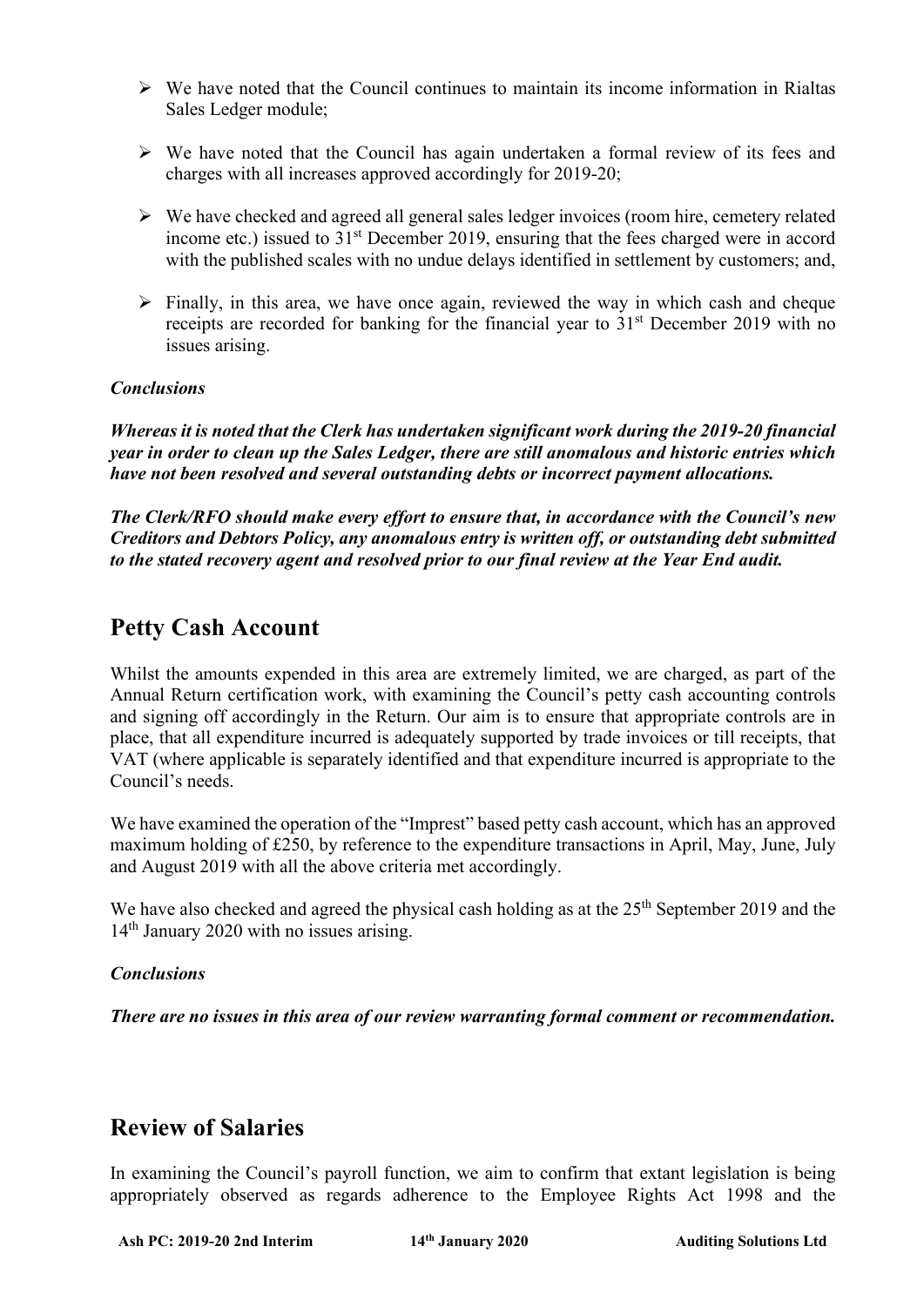requirements of HM Revenue and Customs (HMRC) legislation as regards the deduction and payment over of income tax and NI contributions, together with meeting the requirements of the LGPS (further revised with effect from  $1<sup>st</sup>$  April 2017 as regards employee contribution percentage bandings).

The Council continues to manage the production of its monthly payroll inhouse: we have examined the November 2019 payroll detail and have: -

- $\triangleright$  Ensured that the Council has approved employee pay rates for the Financial Year, together with implementation of the NJC pay award on the new harmonized pay scale for 2019-20, also ensuring that these were correctly applied;
- $\triangleright$  Ensured that appropriate PAYE tax codes are being applied to employees;
- $\triangleright$  Checked and verified all Timesheets for the November 2019 pay period had been correctly tabulated, transcribed and authorised and that the corresponding variable pay had been paid at the correct overtime rate;
- $\triangleright$  Ensured that NI deductions were computed accurately based on the current "tables";
- $\triangleright$  Ensured that the correct percentage superannuation deductions, based on the revised LGPS and NEST, are being applied where appropriate; and,
- $\triangleright$  Verified that net salary payments have been made to staff appropriately and been recorded accurately in the accounting records, noting that all salary payments continue to be made by BACS.

#### *Conclusions*

*There are no issues arising in this area of our review warranting formal comment or recommendation*

### **Investments and Loans**

Our objectives here are to ensure that the Council is investing "surplus funds", be they held temporarily or on a longer term basis, in appropriate banking and investment institutions, that an appropriate investment policy is in place, that the Council is obtaining the best rate of return on any such investments made, that interest earned is brought to account correctly and appropriately in the accounting records and that any loan repayments due to or payable by the Council are transacted in accordance with the relevant loan agreements.

At the final audit visit for 2018-19, we verified detail of the investments in two periodic Term deposits held at Close Brothers and the CCLA Property Fund. We note that the monies held in the CCLA Local Property Development Fund was reinvested on a 5-year term maturing in May 2024 in the amount of in the amount of £248,671.

We note that there are two further 1 year fixed-term deposits with Close Brothers which matured in May 2019 and that members of the Amenities, Finance & Administration Committee approved the reinvestment of these deposits for a further term of twelve months.

Additionally, a further £941,355 was maintained in the Council's Nationwide Building Society account.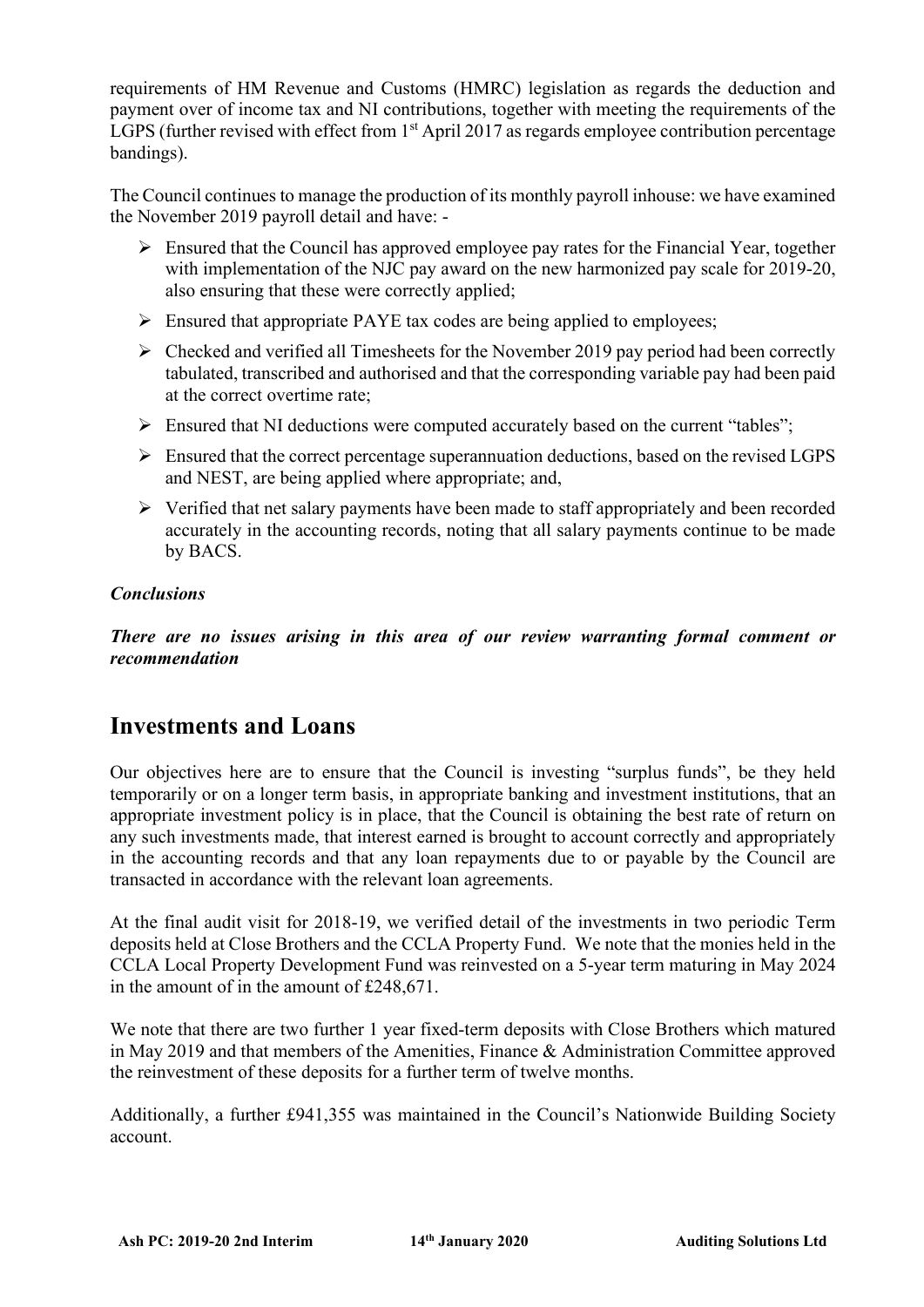As noted earlier in this report, we have checked and agreed all interest and dividends arising thereon to cashbooks and relevant nominal ledger codes in the Omega software.

#### *Conclusions*

*It is incumbent on every Council to ensure, as far as that is reasonably possible, the security of its public funds and to achieve the best rate of interest on those funds. The Council continues to hold almost one million pounds with the Nationwide Building Society. There are two significant issues in this regard which the Clerk/RFO and members should review as a matter of urgency and in concert with its own Investment Strategy:*

- *i) The Financial Services Compensation Scheme only guarantees upto £85,000 in the event of the failure of any bank, credit union or building society. This means that currently, £898,355 is potentially at risk in the event that the Nationwide Building Society fails.*
- *ii) The Council already has funds invested with the CCLA in the Local Authorities' Property Fund at 4.26% interest where funds are placed with over 80 banks with a Triple-A credit rating. The CCLA also operate a Public Sector Deposit Fund which offer a good level of interest on a 30-day basis. The current rate of return on the funds invested in the Nationwide is less than one percent. Given the current rate of return on the CCLA LAPF of 4.26%, a return on investment of approximately £32,057 is being lost to the taxpayer in the financial year.*
- *R4. Members should review the Council's Investment Strategy/Policy and revise where necessary to ensure that the Council's approach to the investment of surplus funds continues to, as far as reasonably possible, minimise risk and maximise return on investment.*
- *R5. Members should review alternative investment solutions for the public funds currently deposited with the Nationwide Building Society in light of R4. above.*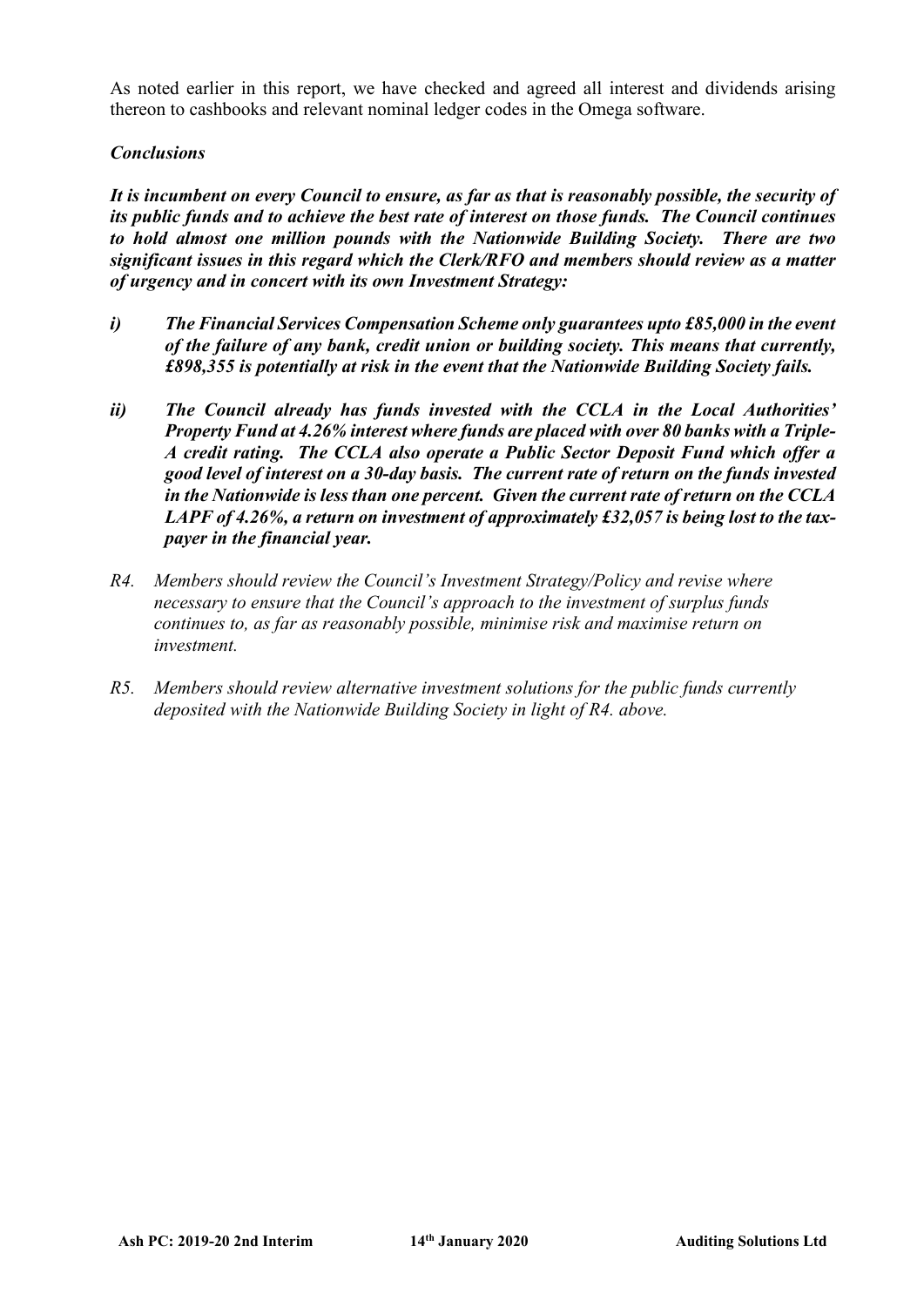| Rec.<br>No.                            | <b>Recommendations</b>                                                                                                                                                                                                                                                 | <b>Response</b> |  |  |  |
|----------------------------------------|------------------------------------------------------------------------------------------------------------------------------------------------------------------------------------------------------------------------------------------------------------------------|-----------------|--|--|--|
|                                        | Review of Accounting arrangements & Bank Reconciliations                                                                                                                                                                                                               |                 |  |  |  |
| R1                                     | Members should consider acquiring a Debit/Credit card for use by the Clerk to enable internet<br>purchases to be made for the benefit of the Council.                                                                                                                  |                 |  |  |  |
| R <sub>2</sub>                         | The Clerk/RFO must develop a process is put in place to manage uncashed cheques to ensure that no<br>further cheques go 'out of date' as this demonstrates poor accounting practice.                                                                                   |                 |  |  |  |
| R <sub>3</sub>                         | Members should reconsider an electronic banking solution for the Council's ongoing payment and<br>receipt needs.                                                                                                                                                       |                 |  |  |  |
| <b>Review of Investments and Loans</b> |                                                                                                                                                                                                                                                                        |                 |  |  |  |
| R4                                     | Members should review the Council's Investment Strategy/Policy and revise where necessary to<br>ensure that the Council's approach to the investment of surplus funds continues to, as far as<br>reasonably possible, minimise risk and maximise return on investment. |                 |  |  |  |
| R <sub>5</sub>                         | Members should review alternative investment solutions for the public funds currently deposited<br>with the Nationwide Building Society in light of R4. above.                                                                                                         |                 |  |  |  |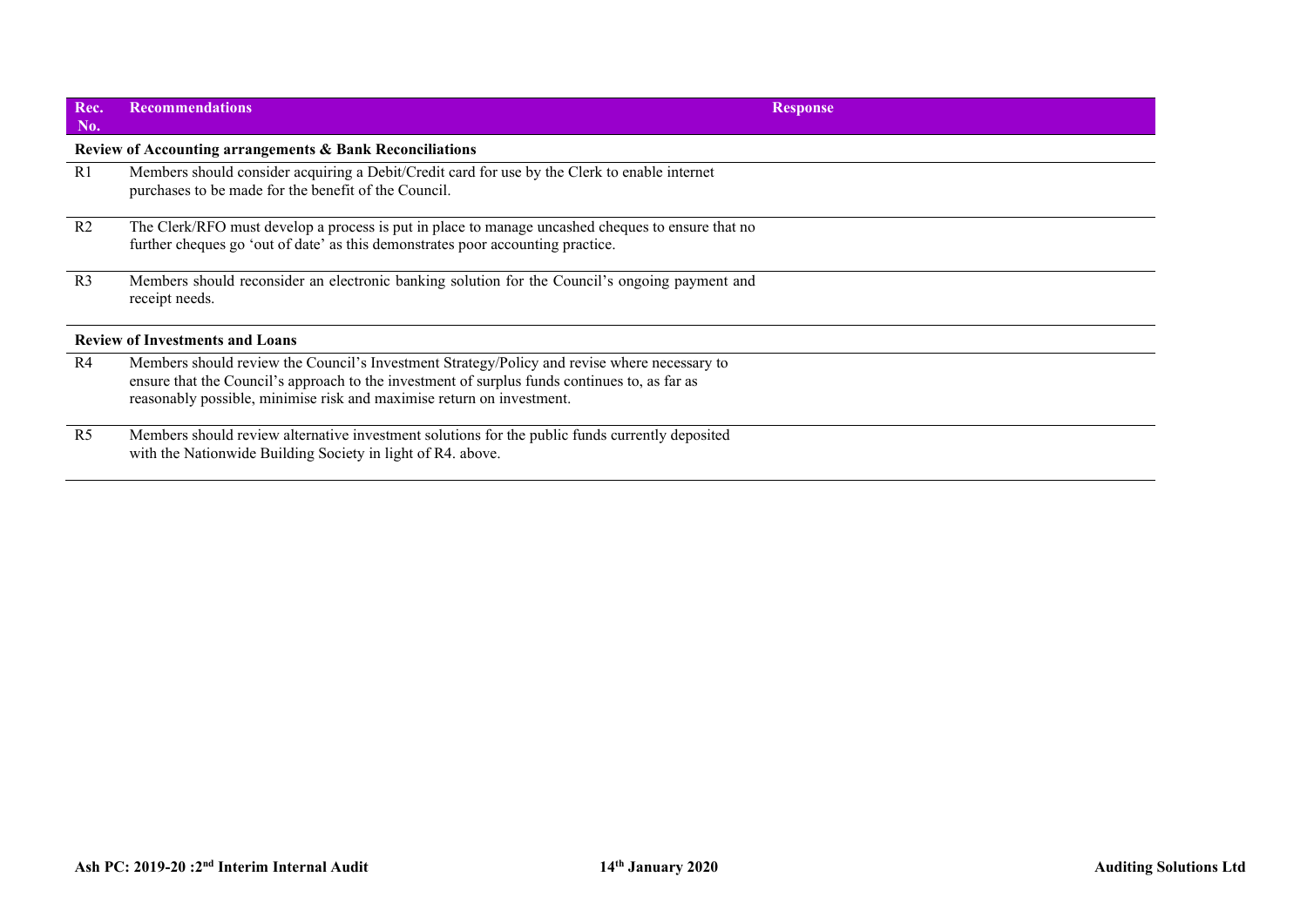| Rec.                                                     | <b>Prior Year Recommendation &amp; Responses (FY 2018-19)</b>                                                                                                                                                                                                                                                                                                                                                                               | <b>Response</b>                                                                                            |  |  |
|----------------------------------------------------------|---------------------------------------------------------------------------------------------------------------------------------------------------------------------------------------------------------------------------------------------------------------------------------------------------------------------------------------------------------------------------------------------------------------------------------------------|------------------------------------------------------------------------------------------------------------|--|--|
| No.                                                      |                                                                                                                                                                                                                                                                                                                                                                                                                                             |                                                                                                            |  |  |
| Review of Accounting arrangements & Bank Reconciliations |                                                                                                                                                                                                                                                                                                                                                                                                                                             |                                                                                                            |  |  |
| R1                                                       | The Clerk/RFO should respond to the External Auditor after discussion and agreement with members.<br>The response should detail the External Auditor's error in misidentifying the CCLA investment as<br>having been drawn-down rather than the Close Brothers Investment, and advise them that all the<br>information pertinent to their enquiry had already been supplied in the original audit submission that<br>had been sent to them. | Response: The Clerk has resolved this issue and the External<br>Auditor's Certificate has now been issued. |  |  |
| R2                                                       | The Clerk/RFO should be provided with appropriate on-site training in use of the Council's Rialtas<br>Omega accounts system, as soon as practicably possible. This should include: Introduction to Rialtas<br>Omega, Earmarked Reserves and Budgeting to ensure that best practice use of the system is adopted<br>and that records are accurately recorded and maintained.                                                                 | Response: The Clerk is undertaking Rialtas onsite training on the 26 <sup>th</sup><br>November 2018.       |  |  |
| R4                                                       | Cash Books should be created in the Rialtas Accounts system for both the Petty Cash and the CCLA<br>LAPF.                                                                                                                                                                                                                                                                                                                                   | Response: Not yet implemented.                                                                             |  |  |
| R <sub>5</sub>                                           | Ideally, all payment documents should be entered onto the Rialtas Accounts system as they are<br>received, but at a minimum, on a weekly basis. Additionally, all list of debtors / creditors and payment<br>schedules should be completed from Rialtas and not by any external means.                                                                                                                                                      | Response: Implemented.                                                                                     |  |  |
| R <sub>6</sub>                                           | Members should consider simplifying the way in which payments, such as the Precept, are journaled<br>onto various Nominal Codes as this process adds a level of complexity which is not required for a<br>council of Ash PC's operational size. Rialtas records the expenditure against nominal codes as part<br>of its internal operations.                                                                                                | Response: Implemented.                                                                                     |  |  |
| R7                                                       | Any cheque payment which remains unpresented for a period of three months or longer should be<br>investigated and either cancelled, or the supplier requested to cash that cheque. Unpresented cheques<br>must not be allowed to keep 'travelling' on the system without rectification.                                                                                                                                                     | Response: Implemented.                                                                                     |  |  |
| <b>Review of Corporate Governance</b>                    |                                                                                                                                                                                                                                                                                                                                                                                                                                             |                                                                                                            |  |  |
| R8                                                       | Whilst the Council does not meet the qualification criterion to use the General Power of<br>Competence it should consider what Powers it may lawfully utilise to make Resolutions and<br>Payments. The Powers which the Council has utilised must be recorded with the corresponding<br>Resolution.                                                                                                                                         | Response: Implemented.                                                                                     |  |  |
| R9                                                       | Members should ensure that they scrutinise the Bank Statement reconciliations and the original<br>Bank Statements, initialling all documents to signify that they have done so.                                                                                                                                                                                                                                                             | Response: Implemented.                                                                                     |  |  |